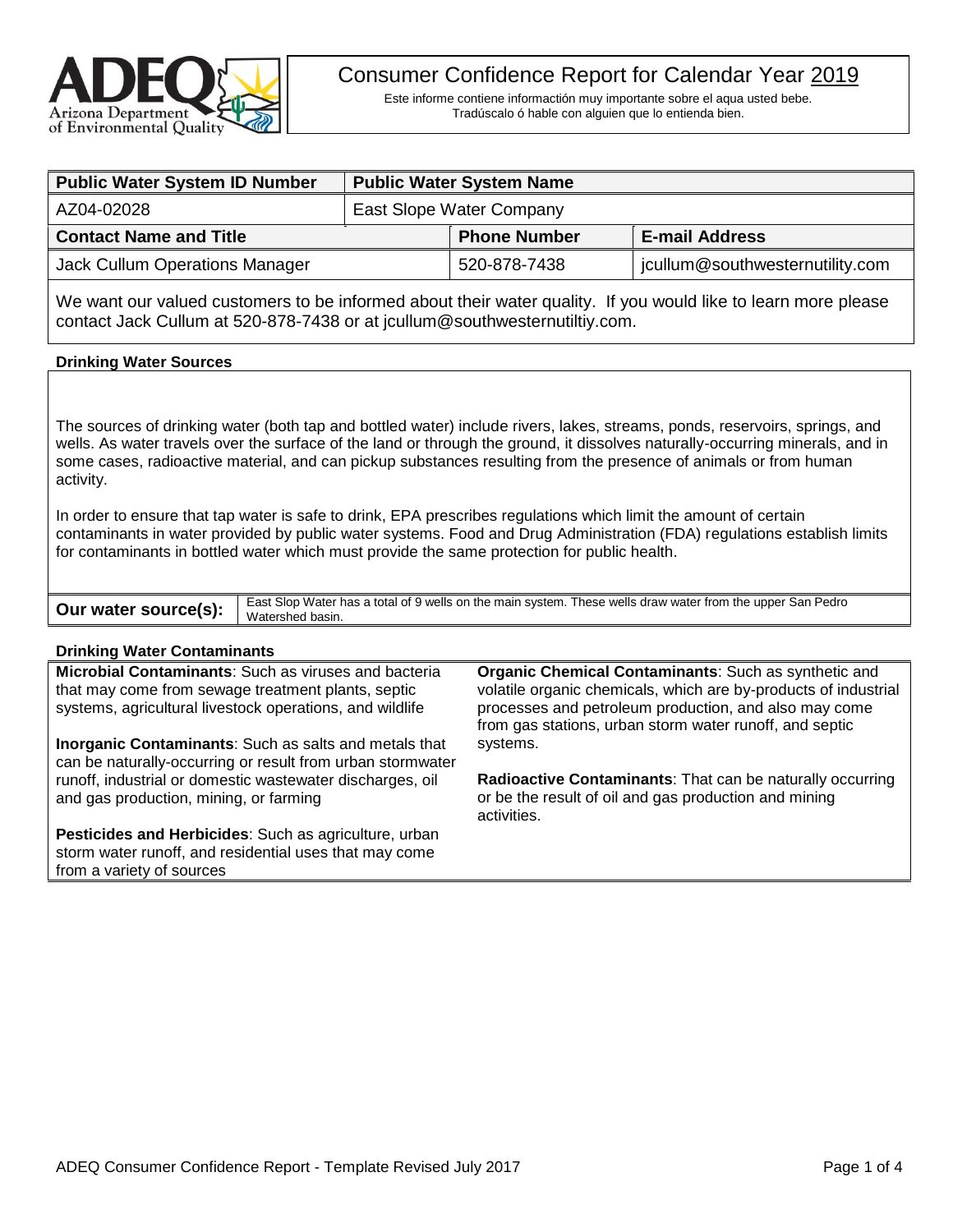# **Vulnerable Population**

Drinking water, including bottled water, may reasonably be expected to contain at least small amounts of some contaminants. The presence of contaminants does not necessarily indicate that water poses a health risk. Some people may be more vulnerable to contaminants in drinking water than the general population.

Immuno-compromised persons such as persons with cancer undergoing chemotherapy, persons who have undergone organ transplants, people with HIV-AIDS or other immune system disorders, some elderly, and infants can be particularly at risk from infections. These people should seek advice about drinking water from their health care providers.

For more information about contaminants and potential health effects, or to receive a copy of the U.S. Environmental Protection Agency (EPA) and the U.S. Centers for Disease Control (CDC) guidelines on appropriate means to lessen the risk of infection by *Cryptosporidium* and microbiological contaminants call the EPA *Safe Drinking Water Hotline* at 1-800- 426-4791.

# **Source Water Assessment**

Based on the information currently available on the hydrogeologic settings of and the adjacent land uses that are in the specified proximity of the drinking water source(s) of this public water system, the department has given a low risk designation for the degree to which this public water system drinking water source(s) are protected. A low risk designation indicates that most source water protection measures are either already implemented, or the hydrogeology is such that the source water protection measures will have little impact on protection.

Further source water assessment documentation can be obtained by contacting ADEQ.

## **Definitions**

**Treatment Technique (TT)**: A required process intended to reduce the level of a contaminant in drinking water

**Level 1 Assessment**: A study of the water system to identify potential problems and determine (if possible) why total coliform bacteria was present

**Level 2 Assessment**: A very detailed study of the water system to identify potential problems and determine (if possible) why an *E. coli* MCL violation has occurred and/or why total coliform bacteria was present

**Action Level (AL)**: The concentration of a contaminant which, if exceeded, triggers treatment, or other requirements

**Maximum Contaminant Level (MCL)**: The highest level of a contaminant that is allowed in drinking water

**Maximum Contaminant Level Goal MCLG)**: The level of a contaminant in drinking water below which there is no known or expected risk to health

**Maximum Residual Disinfectant Level (MRDL)**: The level of disinfectant added for water treatment that may not be exceeded at the consumer's tap

**Maximum Residual Disinfectant Level Goal (MRDLG)**: The level of disinfectant added for treatment at which no known or anticipated adverse effect on health of persons would occur

**Minimum Reporting Limit (MRL)**: The smallest measured concentration of a substance that can be reliably measured by a given analytical method

**Millirems per year (MREM)**: A measure of radiation absorbed by the body

**Not Applicable (NA)**: Sampling was not completed by regulation or was not required

**Not Detected (ND or <):** Not detectable at reporting limit

**Nephelometric Turbidity Units (NTU)**: A measure of water clarity

**Million fibers per liter (MFL)**

**Picocuries per liter (pCi/L)**: Measure of the radioactivity in water

**ppm**: Parts per million or Milligrams per liter (mg/L)

**ppb**: Parts per billion or Micrograms per liter ( $\mu$ g/L)

| ppt: Parts per trillion or<br>Nanograms per liter (ng/L) | ppm $x 1000 =$ ppb      |  |  |
|----------------------------------------------------------|-------------------------|--|--|
| ppq: Parts per quadrillion or                            | $ppb \times 1000 = ppt$ |  |  |
| Picograms per liter (pg/L)                               | ppt $\times$ 1000 = ppq |  |  |

## **Lead Informational Statement:**

Lead, in drinking water, is primarily from materials and components associated with service lines and home plumbing. If present, elevated levels of lead can cause serious health problems, especially for pregnant women and young children. East Slope Water is responsible for providing high quality drinking water, but cannot control the variety of materials used in plumbing components. When your water has been sitting for several hours, you can minimize the potential for lead exposure by flushing your tap for 30 seconds to 2 minutes before using water for drinking or cooking. Information on lead in drinking water, testing methods, and steps you can take to minimize exposure is available from the Safe Drinking Water Hotline or at [www.epa.gov/safewater/lead.](http://www.epa.gov/safewater/lead)

**Water Quality Data – Regulated Contaminants**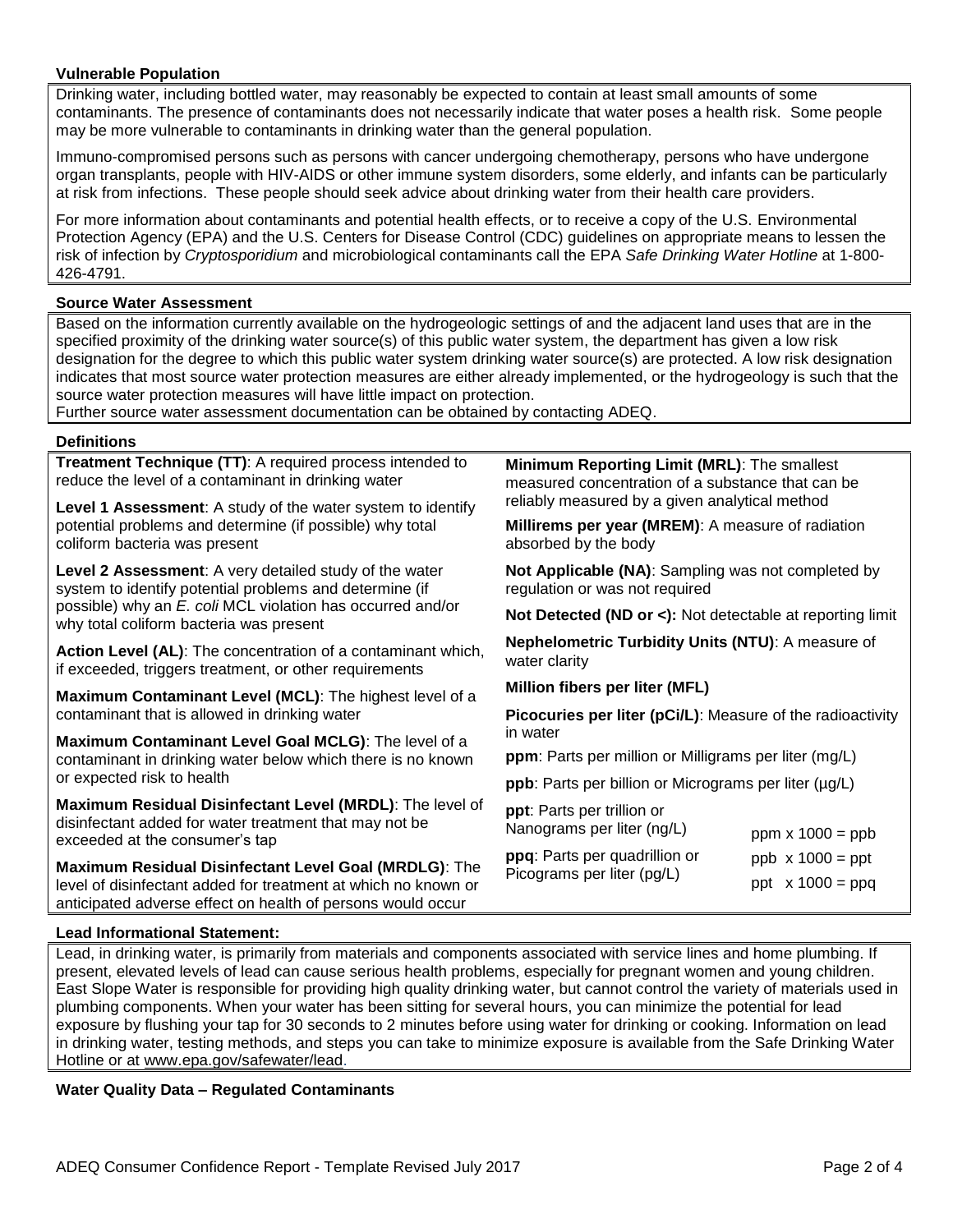| <b>Microbiological (RTCR)</b>                                                                                                                                                                                                                                                                                                                                                                                                                                                                                                                                                                                                                                                                                                                                                                                                                              | <b>TT</b><br><b>Violation</b><br>Y or N  | Number of<br><b>Positive</b><br><b>Samples</b>                                          | <b>Positive</b><br>Sample(s)<br><b>Month &amp; Year</b> | <b>MCL</b>  | <b>MCLG</b>    | <b>Likely Source of Contamination</b>   |                                                                                                      |
|------------------------------------------------------------------------------------------------------------------------------------------------------------------------------------------------------------------------------------------------------------------------------------------------------------------------------------------------------------------------------------------------------------------------------------------------------------------------------------------------------------------------------------------------------------------------------------------------------------------------------------------------------------------------------------------------------------------------------------------------------------------------------------------------------------------------------------------------------------|------------------------------------------|-----------------------------------------------------------------------------------------|---------------------------------------------------------|-------------|----------------|-----------------------------------------|------------------------------------------------------------------------------------------------------|
| E. Coli                                                                                                                                                                                                                                                                                                                                                                                                                                                                                                                                                                                                                                                                                                                                                                                                                                                    | N                                        | $\Omega$                                                                                | 0                                                       | $\mathbf 0$ | $\mathbf 0$    | Human and animal fecal waste            |                                                                                                      |
| <b>Fecal Indicator</b><br>(From GWR source)<br>(coliphage, enterococci and/or E. coli)                                                                                                                                                                                                                                                                                                                                                                                                                                                                                                                                                                                                                                                                                                                                                                     | N                                        | 0                                                                                       | $\Omega$                                                | 0           | $\Omega$       | Human and animal fecal waste            |                                                                                                      |
| <sup>1</sup> Total organic carbon (TOC) has no health effects. However, total organic carbon provides a medium for the formation of disinfection byproducts.<br>These byproducts include trihalomethanes (THM) and haloacetic acids (HAA). Drinking water containing these byproducts in excess of the MCL may lead<br>to adverse health effects, liver, or kidney problems, or nervous system effects, and may lead to an increased risk of getting cancer.<br><sup>2</sup> Turbidity is a measure of the cloudiness of water and is an indication of the effectiveness of our filtration system. We monitor it because it is a good<br>indicator of the quality of water. High turbidity can hinder the effectiveness of disinfectants. Turbidity has no health effects. However, turbidity can interfere                                                |                                          |                                                                                         |                                                         |             |                |                                         |                                                                                                      |
| with disinfection and provide a medium for microbial growth. Turbidity may indicate the presence of disease-causing organisms. These organisms include<br>bacteria, viruses, and parasites that can cause symptoms such as nausea, cramps, diarrhea, and associated headaches.                                                                                                                                                                                                                                                                                                                                                                                                                                                                                                                                                                             |                                          |                                                                                         |                                                         |             |                |                                         |                                                                                                      |
| <b>Disinfectants</b>                                                                                                                                                                                                                                                                                                                                                                                                                                                                                                                                                                                                                                                                                                                                                                                                                                       | MCL<br><b>Violation</b><br>Y or N        | Running<br><b>Annual Average</b><br>(RAA)                                               | Range of All<br><b>Samples</b><br>(Low-High)            | <b>MRDL</b> | <b>MRDLG</b>   | <b>Sample</b><br>Month<br>& Year        | <b>Likely Source of</b><br>Contamination                                                             |
| Chlorine/Chloramine (ppm)                                                                                                                                                                                                                                                                                                                                                                                                                                                                                                                                                                                                                                                                                                                                                                                                                                  | N                                        | 0.37 ppm                                                                                | $0.22 - 0.37$                                           | 4           | $\mathbf 0$    | 12/2019                                 | Water additive used to control<br>microbes                                                           |
| <b>Disinfection By-Products</b>                                                                                                                                                                                                                                                                                                                                                                                                                                                                                                                                                                                                                                                                                                                                                                                                                            | <b>MCL</b><br><b>Violation</b><br>Y or N | Running<br><b>Annual Average</b><br>(RAA) OR<br><b>Highest Level</b><br><b>Detected</b> | Range of All<br><b>Samples</b><br>(Low-High)            | <b>MCL</b>  | <b>MCLG</b>    | Sample<br><b>Month</b><br>& Year        | <b>Likely Source of</b><br><b>Contamination</b>                                                      |
| <b>Total Trihalomethanes (TTHM) (ppb)</b>                                                                                                                                                                                                                                                                                                                                                                                                                                                                                                                                                                                                                                                                                                                                                                                                                  | N                                        | 2.2 ppb                                                                                 | 1-2.2 ppb                                               | 80          | N/A            | 07/2015                                 | Byproduct of drinking water<br>disinfection                                                          |
| Lead & Copper                                                                                                                                                                                                                                                                                                                                                                                                                                                                                                                                                                                                                                                                                                                                                                                                                                              | <b>MCL</b><br><b>Violation</b><br>Y or N | 90 <sup>th</sup> Percentile                                                             | Number of<br><b>Samples</b><br><b>Exceeds AL</b>        | <b>AL</b>   | <b>ALG</b>     | <b>Sample</b><br><b>Month</b><br>& Year | <b>Likely Source of</b><br><b>Contamination</b>                                                      |
| Copper (ppm)                                                                                                                                                                                                                                                                                                                                                                                                                                                                                                                                                                                                                                                                                                                                                                                                                                               | N                                        | .092 ppm                                                                                | 0                                                       | 1.3         | 1.3            | 07/2018                                 | Corrosion of household<br>plumbing systems; erosion of<br>natural deposits                           |
| Lead (ppb)                                                                                                                                                                                                                                                                                                                                                                                                                                                                                                                                                                                                                                                                                                                                                                                                                                                 | N                                        | $3.9$ ppb                                                                               | 0                                                       | 15          | $\mathbf 0$    | 07/2018                                 | Corrosion of household<br>plumbing systems; erosion of<br>natural deposits                           |
| <b>Radionuclides</b>                                                                                                                                                                                                                                                                                                                                                                                                                                                                                                                                                                                                                                                                                                                                                                                                                                       | <b>MCL</b><br><b>Violation</b><br>Y or N | Running<br><b>Annual Average</b><br>(RAA) OR<br><b>Highest Level</b><br><b>Detected</b> | Range of All<br><b>Samples</b><br>(Low-High)            | <b>MCL</b>  | <b>MCLG</b>    | <b>Sample</b><br>Month<br>& Year        | <b>Likely Source of</b><br>Contamination                                                             |
| Alpha Emitters (pCi/L)<br>(This is Gross Alpha 4000)                                                                                                                                                                                                                                                                                                                                                                                                                                                                                                                                                                                                                                                                                                                                                                                                       | N                                        | 1                                                                                       | $\mathbf{1}$                                            | 15          | $\mathbf 0$    | 05/2018                                 | Erosion of natural deposits                                                                          |
| <b>Inorganic Chemicals</b><br>(IOC)                                                                                                                                                                                                                                                                                                                                                                                                                                                                                                                                                                                                                                                                                                                                                                                                                        | <b>MCL</b><br><b>Violation</b><br>Y or N | Running<br><b>Annual Average</b><br>(RAA) OR<br><b>Highest Level</b><br><b>Detected</b> | <b>Range of All</b><br><b>Samples</b><br>(Low-High)     | <b>MCL</b>  | <b>MCLG</b>    | <b>Sample</b><br><b>Month</b><br>& Year | <b>Likely Source of</b><br>Contamination                                                             |
| Barium (ppm)                                                                                                                                                                                                                                                                                                                                                                                                                                                                                                                                                                                                                                                                                                                                                                                                                                               | N                                        | .041                                                                                    | .041                                                    | 2           | $\overline{2}$ | 05/2015                                 | Discharge of drilling wastes;<br>discharge from metal<br>refineries; Erosion of natural<br>deposits  |
| Nitrate <sup>2</sup> (ppm)                                                                                                                                                                                                                                                                                                                                                                                                                                                                                                                                                                                                                                                                                                                                                                                                                                 | N                                        | $1.3$ ppm                                                                               | $0.13 - 1.3$ ppm                                        | 10          | 10             | 09/2019                                 | Runoff from fertilizer use;<br>leaching from septic tanks,<br>sewage; erosion of natural<br>deposits |
| Sodium (ppm)                                                                                                                                                                                                                                                                                                                                                                                                                                                                                                                                                                                                                                                                                                                                                                                                                                               | N                                        | $\overline{12}$ ppm                                                                     | 11-12 ppm                                               | N/A         | N/A            | 02/2018                                 | Erosion of natural deposits                                                                          |
| <sup>1</sup> Arsenic is a mineral known to cause cancer in humans at high concentration and is linked to other health effects, such as skin damage and circulatory<br>problems. If arsenic is less than or equal to the MCL, your drinking water meets EPA's standards. EPA's standard balances the current understanding of<br>arsenic's possible health effects against the costs of removing arsenic from drinking water, and continues to research the health effects of low levels of<br>arsenic.<br><sup>2</sup> Nitrate in drinking water at levels above 10 ppm is a health risk for infants of less than six months of age. High nitrate levels in drinking water can cause<br>"blue baby syndrome." Nitrate levels may rise quickly for short periods of time because of rainfall or agricultural activity. If you are caring for an infant, and |                                          |                                                                                         |                                                         |             |                |                                         |                                                                                                      |
| detected nitrate levels are above 5 ppm, you should ask advice from your health care provider.                                                                                                                                                                                                                                                                                                                                                                                                                                                                                                                                                                                                                                                                                                                                                             |                                          |                                                                                         |                                                         |             |                |                                         |                                                                                                      |
| <b>Volatile Organic Chemicals</b><br>(VOC)                                                                                                                                                                                                                                                                                                                                                                                                                                                                                                                                                                                                                                                                                                                                                                                                                 | MCL<br>Violation<br>Y or N               | Running<br><b>Annual Average</b><br>(RAA) OR<br><b>Highest Level</b><br><b>Detected</b> | Range of All<br><b>Samples</b><br>(Low-High)            | <b>MCL</b>  | <b>MCLG</b>    | Sample<br>Month<br>& Year               | <b>Likely Source of</b><br>Contamination                                                             |
| Xylenes (ppm)                                                                                                                                                                                                                                                                                                                                                                                                                                                                                                                                                                                                                                                                                                                                                                                                                                              | N                                        | $0.00053$ ppm                                                                           | 0.00053                                                 | 10          | 10             | 02/2018                                 | Discharge from petroleum or<br>chemical factories                                                    |

# **Violation Summary (for MCL, MRDL, AL, TT, or Monitoring & Reporting Requirement)**

| <b>Violation Type</b> | <b>Explanation, Health Effects</b> | <b>Time Period</b> | <b>Corrective Actions</b> |
|-----------------------|------------------------------------|--------------------|---------------------------|
|                       |                                    |                    |                           |